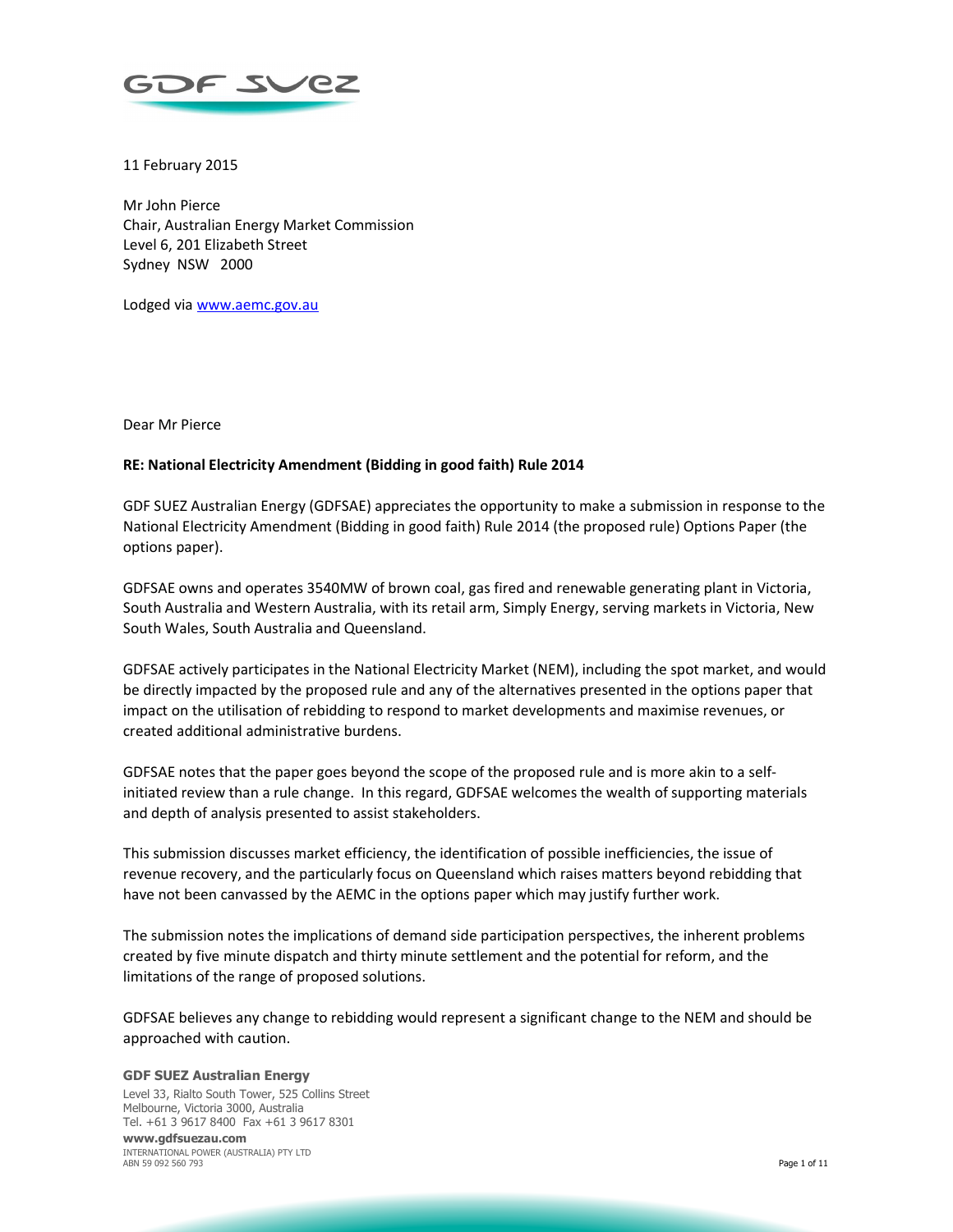

# **A well-functioning market**

It is widely accepted that the NEM has functioned well over the past 15 years. The NEM has provided the required levels of security of supply and reliability and has encouraged privately funded investment in a variety of technologies.

In recent years, concerns regarding the NEM have generally focused on the impacts of external policy settings, notably those relating to climate change policies and renewable energy, rather than the mechanisms underpinning the NEM itself. Those policies have put pressure on the capacity of the NEM to continue to meet its range of objectives and remain the subject of ongoing consideration.

The market mechanism, meaning the process by which bids are made, dispatch enacted and the market settled, has remained robust and fit for purpose and has not generally been subject to significant change on the basis of external pressures. However, in the past few years there have been growing calls to tamper with this aspect of the market on the basis of uncertain concerns or to support specific business models.

Externally driven distortions, despite the damage done, can be corrected if the NEM market mechanism remains robust; however, changes which have the effect of undermining the NEM market mechanism and further undermine the viability of existing participants could be more difficult to undo. Therefore, GDFSAE suggests that the integrity of the market mechanism is critical to the NEM and the threshold for change should be particularly high and supported by robust evidence.

## **Market efficiency and identification of possible inefficiencies**

The Professor George Yarrow paper commissioned by the AEMC is a useful starting point for a discussion on market efficiency and the identification of possible inefficiencies. The paper provides an interesting summary on the issue of scarcity rents and draws attention to how the market can be designed to determine appropriate levels of rents.

Professor Yarrow flags that the pursuit of short-term allocative efficiency can be harmful for dynamic efficiency as it can reduce incentives including for innovation and investment. This is a theme and a tension that pervades many of the discussions surrounding rebidding and market prices in the NEM, an often unacknowledged but identifiable dislike of high prices and a preference for allocative efficiency in dispatch only over dynamic efficiency.

Nonetheless, turning to the paper it is clear that if the market rules restrict the ability for economically efficient rents to be recovered than it will result in lower levels of availability and in turn reliability of supply. In the context of late rebidding, which occurs where a participant is uncontracted and has transient market power, there may be little incentive to turn on and make generation available if the participant is not permitted to rebid dynamically in response to market developments and as positions change.

Importantly, Professor Yarrow notes that financial contracts have a strong bearing on generator bidding strategies. In this regard, it should be emphasised that a generator will only seek to maximise rents when it has not been contracted and that in a subdued market, as has been the case in the NEM for recent years, it is not surprising that parties are choosing not to contract with generators and instead be exposed to the spot market.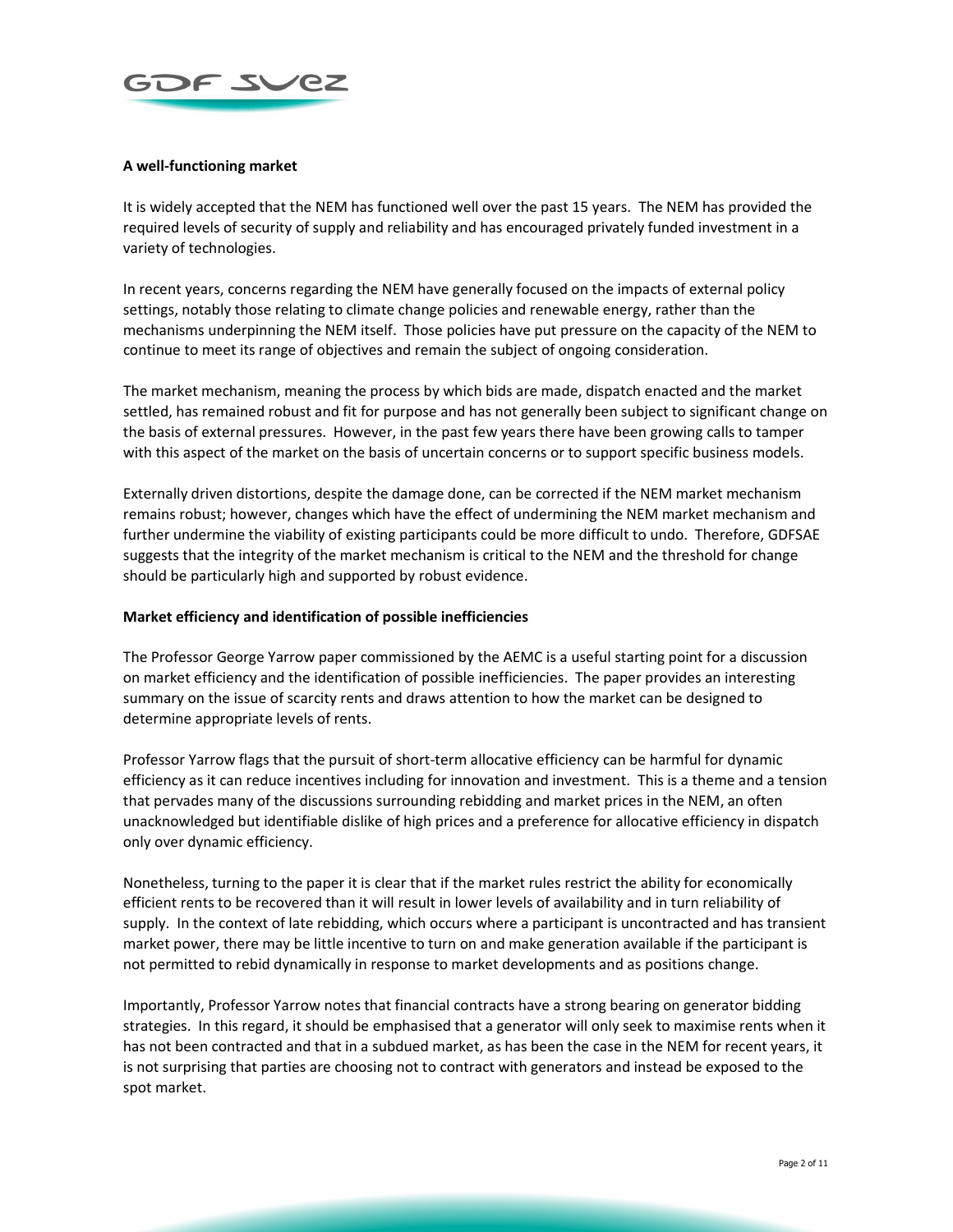

Yet the corollary of this is the subsequent exposure to price spikes as uncontracted generators seek to maximise scarcity rents. Had a generator's capacity been valued in the form of swap agreements there would be little incentive to rebid in a fashion that pushes prices upwards. On the contrary, examining bid stacks reveal that generators often bid thermal coal generation between \$10 and -\$1000 across most bands especially in subdued conditions, where oversupply exists or they are contracted.

By choosing not to enter into large swap positions or only relying on a level of cap cover, supplied by peaking gas plant, an explicit decision has been made to face start-up and delay costs. For the AEMC to then suggest that it is inefficient for gas plant not to be able to respond in the same fashion as already running thermal plant ignores that the decision to be exposed to the market and not contract running generation is an explicit and priced decision made in the face of all available information – and is thus efficient - and therefore it is appropriate for uncontracted generators to seek to maximise scarcity rents based on market conditions. Both the contracted and the uncontracted participants are well aware that price spikes that deviate from pre-dispatch are possible as conditions in the market evolve.

Thus, GDFSAE suggests it is incorrect to assume, as is implied, that in all circumstances the only legitimate process to improve price discovery is additional generation starting up. The decision not to bid, where known price exposure exists, in itself aids price discovery as it demonstrates a willingness to face spot market price risk in exchange for other savings or alternative revenue sources. This is in contrast to the AEMC and Professor Yarrow's emphasis on spot market outcomes that does not fully reflect the dynamic nature of the NEM, especially the use of alternative hedging arrangements and routes to markets, utilised by specific plant and across portfolios.

As such, GDFSAE suggests Professor Yarrow's view notes that late rebids are likely to be less valuable for the purpose of price discovery should not be overemphasised. While it is theoretically correct to note the level of inefficiency is the difference between what would have been the new price in the presence of new information following a period of price discovery versus the new price caused by a late rebid both would be higher than the price without rebids and thus it does not suggest change should be enacted. Further, the corollary is that responses to late bids, which are not precisely known and cannot be acted on within the next five minute period (as they in themselves are late), are likely to push prices lower than may be efficient as well.

The process whereby high prices are matched by a race to the floor and negative prices is a well-known feature of the NEM. It is likely within the short term, as it relates to price discovery, neither price delivers optimal allocative efficiency. Nevertheless, GDFSAE is sceptical that long term dynamic efficiency is negatively impacted by this pattern of behaviour to any measurable extent in either direction. In that regard, GDFSAE supports Professor Yarrow's view that "overshoots and undershoots are a normal feature of iterative discovery processes"<sup>1</sup>. This echoes back to the highlighted tension between a dislike of high prices and a preference for allocative efficiency in dispatch only over dynamic efficiency in some circles.

### *Focus on physical response by gas turbines and demand response*

Professor Yarrow makes the point, heavily relied upon by the AEMC, that gas plant (or other) may be unable to physically respond due to physical limitations and this may result in under recovery for that plant which may in turn impact investment signals. GDFSAE has some issues with the way this issue has been characterised by the AEMC. Therefore, a few points are worth noting.

 1 Professor George Yarrow, assisted by Dr Chris Decker (2014) 'Bidding in energy-only wholesale electricity markets', November, pg 14.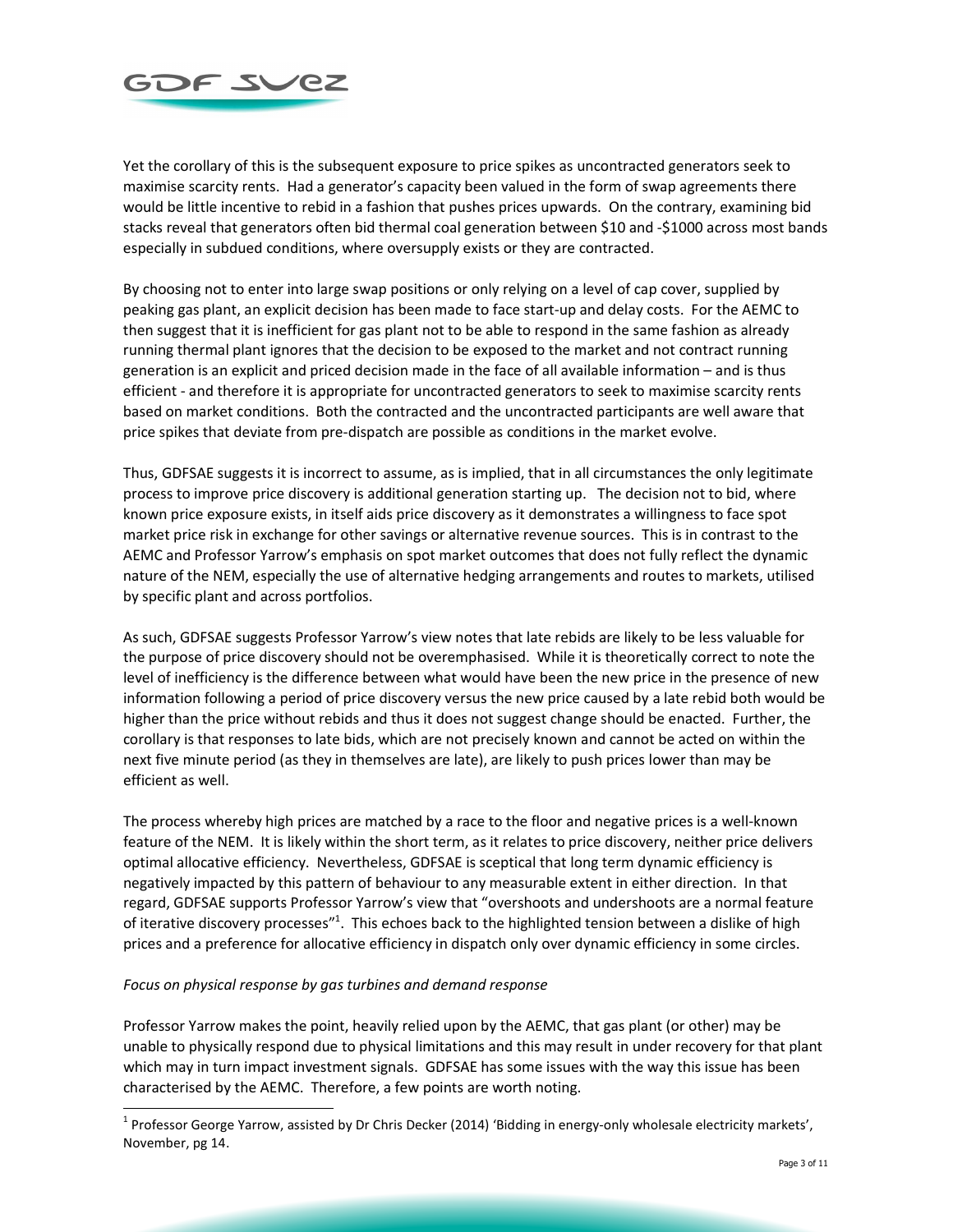

First, it is not clear why the AEMC is so explicitly focused on the technical limitations of one form of generation – some gas turbines – and not all. The same logic that late rebids don't allow enough time for slower gas fired turbines to commence physical response can be applied to the three day or more start up window for thermal coal fired assets. These coal fired assets are just as exposed to high prices and rebids as the more responsive gas turbines if they are contracted or reliant on spot revenues and not running. If price discovery was to consider all available generation it is arbitrary for the AEMC to only consider gas turbines and demand response within the last dispatch interval. While ludicrous, it follows that if price discovery is the critical measure, not dynamic efficiency, then enacting a five day or similar gate closure so all plant can respond should be supported.

Second, can or would gas turbines or demand response ever economically respond to one high dispatch interval in a dynamic market? Despite any rhetoric, the answer is most probably no.

GDFSAE has doubts a turbine would be turned on to match one dispatch interval given start-up costs, implications for maintenance, fuel burn, contract structure and risk of being dispatched at lower prices. Participants enter contracts with an expectation they cannot physically match every dispatch interval for a variety of reasons, most notably in a continuous market being turned off presents obvious limitations.

Therefore, running plans are unlikely to be determined in response to a single unexpected dispatch interval spike. Gas turbines would usually have pre-determined responses based on market conditions. This is because gas turbines need to make fuel decisions days, at least a day, in advance of likely start-up decisions as sitting on unused fuel in the current market would signify a failure to optimise fuel resources. Even should storage be readily accessible, and a gas turbine has a contract position to defend, the contract payout will be calculated over a period of time which includes a range of price spikes that are too short to justify start-up and fuel burn (i.e. start after 'X' many spikes when weather or demand is a 'Y' post time 'Z').

This differs from the AEMC analysis, which appears to suggest that the only efficient response is for more generation to physically turn on during every price spike when in fact exposure to prices is often the most logical position to take when financial positions are maximised through gas sales, start-up costs avoided, use of hedge and insurances contracts, and investment in retail positions.

Third, the impact of late rebidding is focussed on generators who have an inability to respond. This is an outworking of any market where there is a gate closure. It isn't an efficiency argument but more one of equity and fairness – it is a truism to note that not every plant can respond to market prices in identical terms. Late rebids are just a form of price spike, and analysing them in isolation is somewhat problematic.

This is because exposed generators do not calculate contract exposures and payouts on the basis of differing causes of price spikes. Exposure is calculated based on the historical performance of the market (where the drivers of volatility changes by season, region and year) in light of existing market settings and plant reliability. Then market exposure is managed physically based on plant characteristics, weather derivatives especially in hotter regions, fuel strategies, (i.e. opportunistic or proportional sales, or use of call backs), available capex and opex (i.e. budgeted maintenance, cash flow for prudentials), hedging back into the market to take a reverse position or taking some spot exposure.

Naturally, if all conditions are forced to remain static, with the exception of demand response and gas turbines, this will not increase efficiency but create a free option for those technologies which would change market dynamics. In the context of Professor Yarrow's paper, it is difficult to see how any new price reached under such a model would not be inefficient and in all probability more inefficient than under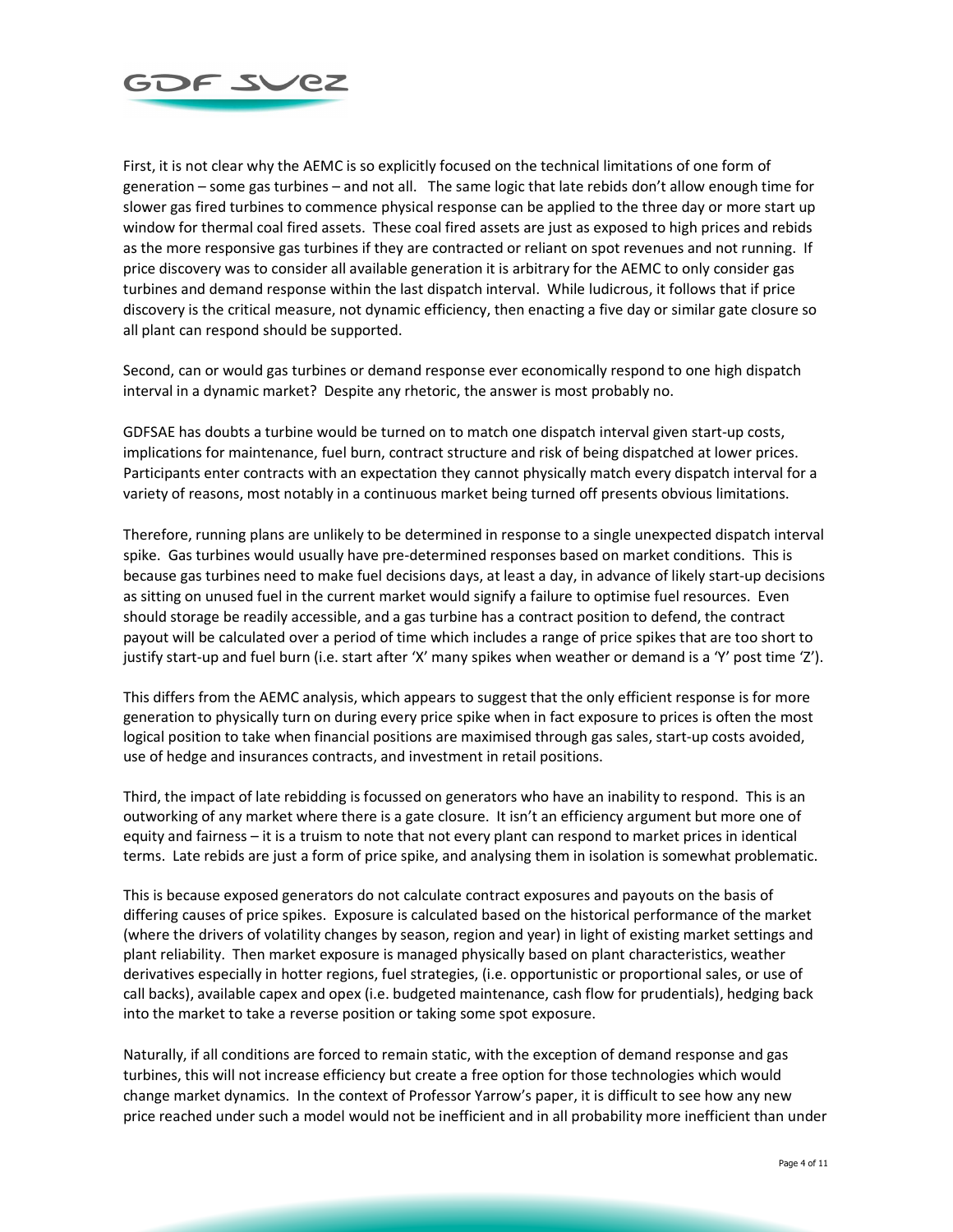

the current market mechanism; for both allocative and dynamic efficiency. Hence, such a proposal would be inconsistent with the National Electricity Objective.

In summary, we need to be very clear what the inefficiency is. The consultation seems to overlay equity issues regarding when plant can physically start with efficiency.

### *Impact on contract prices*

Leaving aside the view that contact prices are currently at such a level that there is little value for many generators and that long run marginal costs are not being achieved, there is little evidence to suggest late rebidding has a material impact on hedge prices.

There will never be a precise cost for each type of price spikes which can be subtracted from a contract price. Generator modelling of price volatility and payouts under various contract scenarios are unlikely to move based on slightly fewer late rebids or moving rebids to other points in time. In essence, a few significant late rebids are not enough to move the forward curve or change generator analysis as they are not the current driver of prices and it ignores that drivers of volatility change and evolve by season, region and over time.

On the contrary, while doubtful given the greater start-up and other costs, if limiting rebids did reduce contract prices as defending contracts becomes cheaper it would in turn create an equal but opposite incentive to not run base load generators in shoulder periods to capture scarcity rents. In the absence of these rents there would be fewer incentives to invest and maintain plant. This would in turn feed into contract price and scarcity.

### *Importance of pre-dispatch*

Pre-dispatch is very important to the extent that the market can actually measure what will happen in an upcoming period. Nevertheless, the most efficient price is the one at the time of transaction. The paper seems to imply that deviations away from pre-dispatch are inefficient under any circumstance. To the extent that pre-dispatch can be improved, there are a range of issues that have greater bearing on predispatch than late rebidding.

Where a more efficient price creates a deviation from pre-dispatch this is a strength of the market, not a flaw. Those deviations arising from the expected overshoots and undershoots of a discovery process, the legitimate capture of scarcity rents by generators whose contracts have not been purchased, and rebids as a result of the administrative boundaries are legitimate dynamic market outcomes. It should also be recalled that it is possible for generators to rebid and fail to be dispatched.

Notwithstanding the above, initiatives to improve the integrity of pre-dispatch without the limiting the flexibility of market participants to operate in the market are always welcomed.

#### *Inappropriate market signalling*

GDFSAE does not intend to respond to the issue of price signalling or deceptive bids. Neither the arguments put forward, or market outcomes, provide any evidence or cause for concern. Further, the issue is well beyond the scope of the proposed rule and this submission and is already covered by appropriate enforcement and penalty provisions.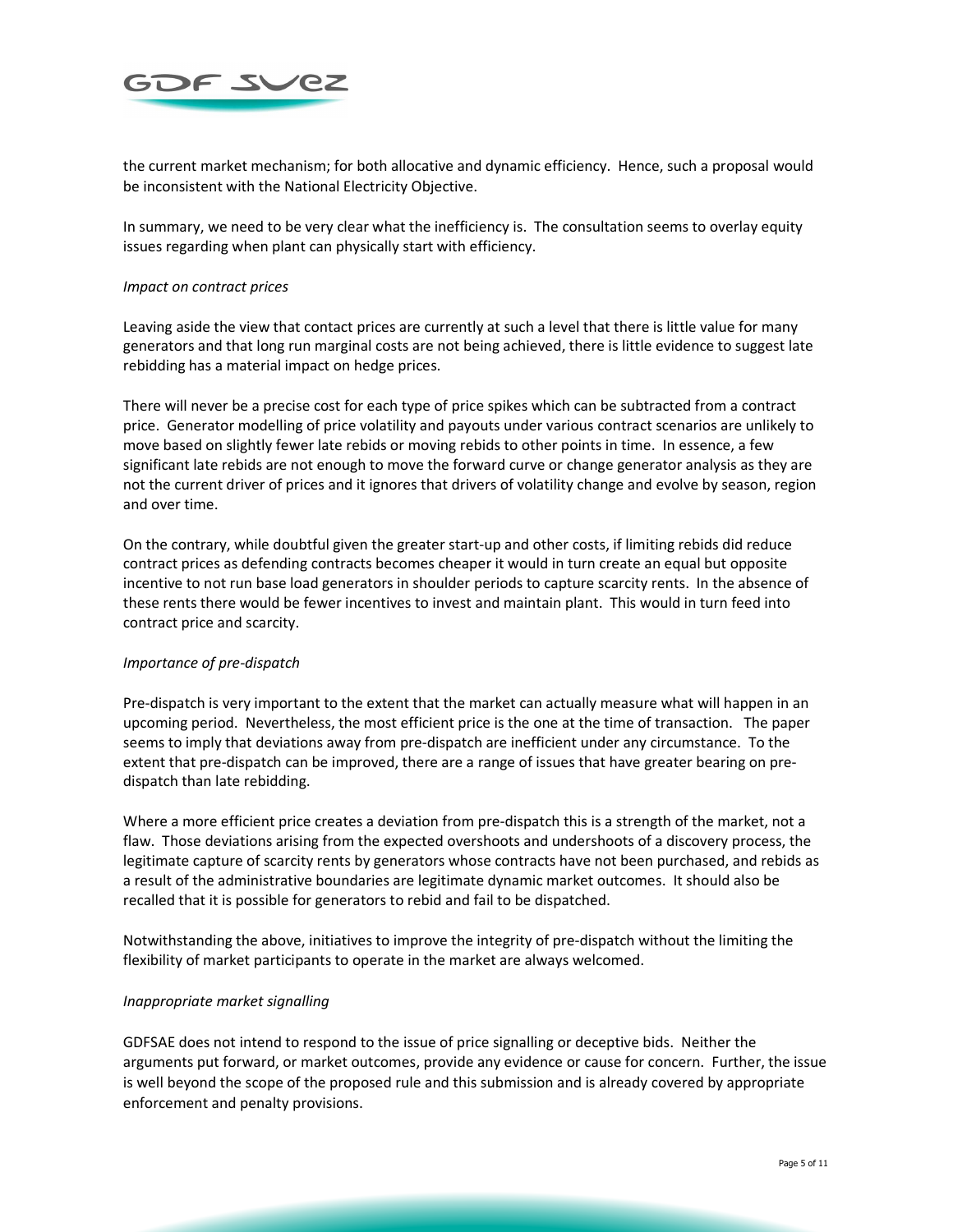

# **Focus on Queensland**

The AEMC acknowledges there is little evidence of systematic late rebidding or that the existing good faith provisions are not religiously adhered to by market participants. While some recent issues in Queensland and to a lesser extent South Australia are noted, these are likely to evolve as those markets develop i.e. structural change over time or new entry. Where new entry doesn't occur, it may be that the risk and cost of entry doesn't justify the level of economic rents available whether through late rebidding or generally. This would imply that the level of scarcity rents captured is not excessive (which is consistent with multiple years of below long run marginal cost pricing).

The options paper suggests that Queensland structural issues create outcomes that don't occur in other regions; however, this does not mean those outcomes are manifestly inefficient. Differences between regions are not indicative of one region being good and another bad, regions should differ, that's why the NEM has a regionalised market. Existing outcomes are only of concern for those stakeholders that see all rebidding as undesirable or participants who are exposed to high prices who do not wish to enter into swap or cap agreements with Queensland generators. Should there be a case at law then action should be commenced by the regulator. Seeking to change the market as a consequence of opinion and conjecture is a sure sign of unhealthy regulatory creep. As it stands, public examination on the 'vibe' of current behaviour in some regions is inappropriate.

Interestingly, the Australian Energy Market Operator analysis of price impacts showed limited overall impacts associated with late rebids. This analysis is informative; however, it is not a conclusive counterfactual as it manufactures a world in which only one variable, late rebids, are adjusted which is unlikely to reflect reality regardless of the form of regulatory change.

Notwithstanding the above, given the AEMC has choosen to extend the analysis beyond the proposed rule there are a number of relevant matters the AEMC has not covered in the options paper that are relevant and should be considered. While the issues in Queensland have been characterised as one of rebidding the issue of rebidding is a secondary matter and attempts to manage issues arising in Queensland via a rebidding rule changes is less than ideal.

GDFSAE suggests the issues raised by the Australian Energy Regulator (AER) in earlier reports are a primary example of why the issue of rebidding is being mischaracterised. For example, the concerns raised by the AER regarding generator behaviour around the Calvale to Wurdong line are being conflated with rebidding when Queensland topography, constraint formulation, line ratings, network outages, network investment decisions combined with uncontracted generation and demand are the actual drivers of outcomes. This is not to suggest that selected generators don't use rebidding to maximise scarcity rents but that such rents are not a cause of inefficiency.

The example of the Calvale to Wurdong line is telling as any number of developments or changes could eliminate the transient market power that arises without impacting overall dynamic efficiency by limiting the rebidding of all generators.

For example, an assessment of regional boundaries may suggest the existing regional structure based on State boundaries is not the most efficient for Queensland; however, this issue has been long been quarantined whether for good or bad. As such, the implication of not progressing with boundary changes that may improve efficiency is that dispatch inefficiency will arise from time to time. Governments and regulators need to acknowledge that all NEM administrative boundaries give rise to trade-offs which can be accepted where they support dynamic efficiency.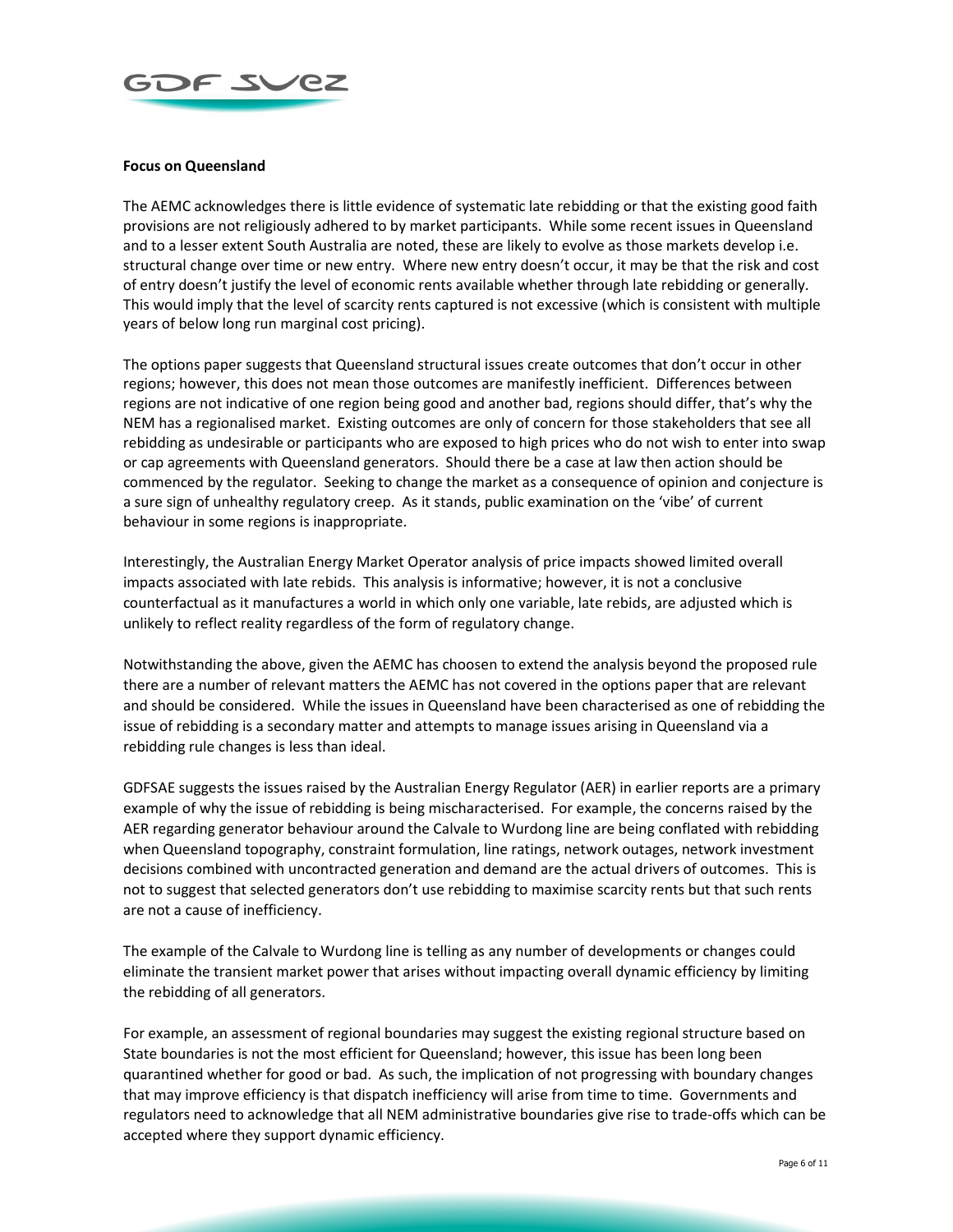

Likewise, an alternative approach would be to invest in the network or update line ratings so that ongoing constraints do not arise in circumstances that are of concern. Given the network drivers for investment or alternative operation of the network for the purpose of generating market benefits are limited, this is unlikely to occur. However, if consumers' interests are not best pursued through additional network expenditure (a substitute to generation) then there is little justification in taking exception to high prices in the face of constraints and market conditions generally.

Some participants have argued that recent generation ownership changes in Queensland have been the catalyst for increased volatility and late rebidding. GDFSAE has no position on this matter except to say that it would not be appropriate to limit mergers, acquisitions or restructures on the basis of possible constraints or rebidding. Constraints arise and move over time and the ability of generators to affect them, if at all, changes over time.

Most notably, the AEMC has failed to canvass how a congestion management scheme would impact late rebidding given the prevalence of the Queensland example. This is intriguing given the extensive and ongoing work programme on optional firm access and the AER's view, in 2012, that a congestion management scheme would resolve the range of issues it had identified.

Finally, GDFSAE notes that if ramp rates better reflected technical capabilities and plant were made to nominate ramp rates better aligned with technical capabilities then these issues would be less significant in Queensland. Notably, generators would be able to respond to changes in the market more efficiently, the National Electricity Market Dispatch Engine would better manage the impacts of constraints, and the incentives around disorderly bidding and late rebidding would be more transparent.

### **Revenue recovery**

If a rule was to be implemented, despite the lack of available evidence, and affected generators could not capture scarcity rents through rebidding then those generators are likely to act to reduce costs or increase revenues through alternate methods. A number of options immediately present themselves, although it is likely after some experience other methods would evolve.

Firstly, if nothing else changes generators would seek to reduce investment and generation availability in response to lower scarcity rents. This would particularly be the case during shoulders periods and the impacts on contracting incentives may give rise to greater not less volatility.

Secondly, where withdrawal didn't occur, bidding changes in the market could be in a number of forms. For instance, the introduction of a hard gate closure is in all likelihood going to create greater incentives to game late rebids prior to gate closure as participants would view the market design as being shaped to inefficiently limit access to scarcity rents. Perversely, these late rebids would occur in the face of less dynamic information than is currently the case exacerbating the unavoidable overshoots and undershoots of price discovery.

Such a change may also create a general incentive to bid at overall higher levels for a few price bands. Generators often rely on the ability to reprice to higher bands at times of scarcity and when the market changes. As such, generators may price most bands in a range close to short run marginal cost, for instance below \$10, and well below short run marginal cost, for instance -\$1000, in the knowledge they can rebid to capture scarcity rents as market conditions evolve and recover fixed costs where possible. Not that this strategy is diligently adhered to by any participant, with 'set and forget' approaches identifiable.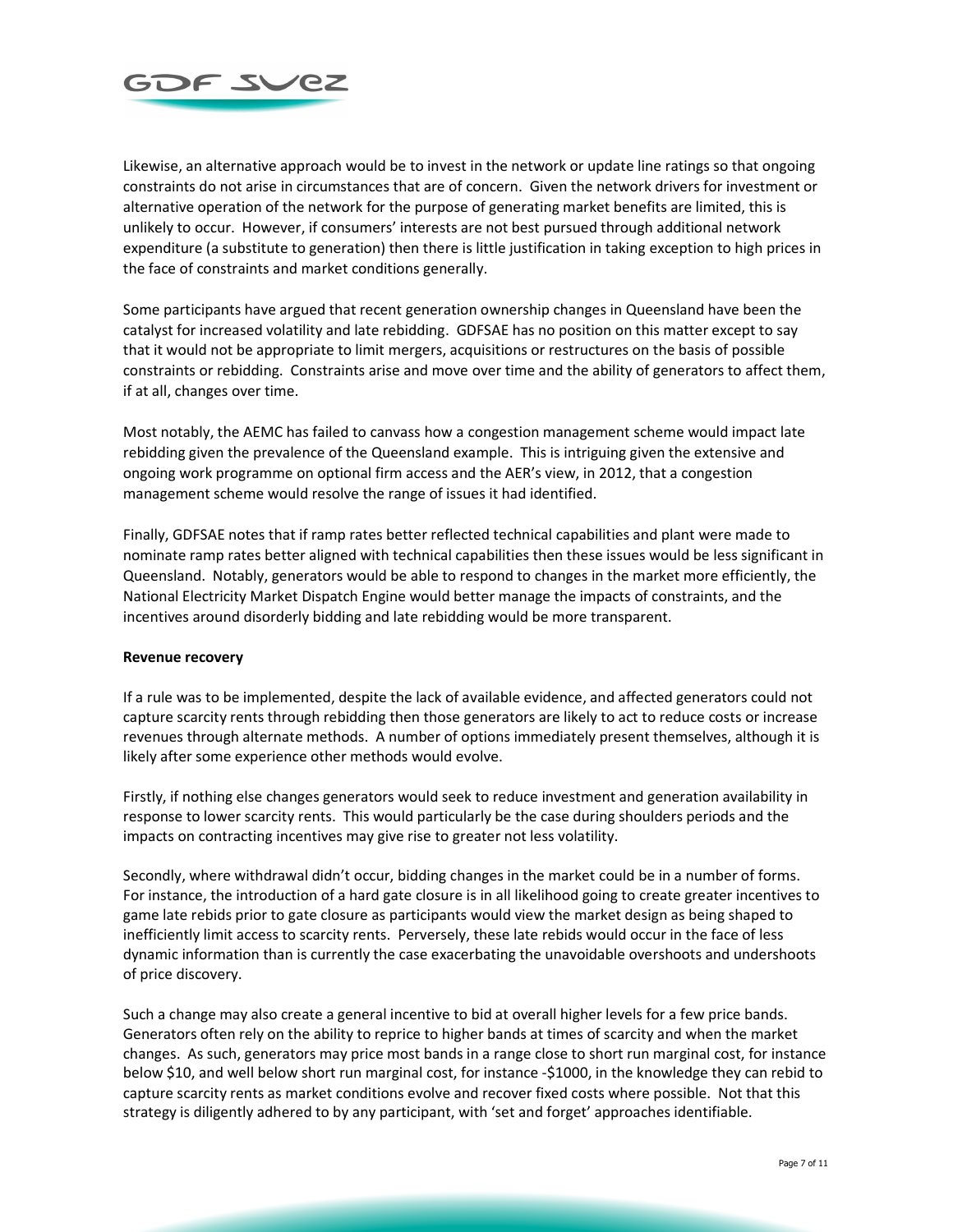

Nonetheless, should generators believe they have little chance of capturing scarcity rents; this may encourage greater use of high priced bands. Whether this approach would ultimately prove workable in a market with overcapacity and prices well below long run marginal cost is uncertain. The interaction of new bidding strategies, in the face of lower overall revenues with increased withdrawals and the ongoing potential for financial distress, needs further consideration.

Thirdly, the AEMC's analysis dwells on the truism that generators that are currently generating are better placed to respond to the market than those who are not running. While this is the case for dispatch of energy it is also the case for ancillary services. In a less dynamic market, which would be the case with gate closure, there will be a need to purchase additional ancillary services.

Taking the Wholesale Electricity Market (WEM) in Western Australia for an example, it is clear that ancillary services costs are twenty times those of the NEM despite significantly less services being provided to market. The WEM System Operator explicitly provides that "the overriding factors behind the relatively high [ancillary services] volumes in the WEM are gate closure and dispatch cycle times"<sup>2</sup>. The System operator clearly indicates that a less dynamic market is directly attributable to additional ancillary services charges and recommends a move to shorter gate closure.

It is difficult to believe participants will not seek to maximise ancillary services revenues in the face of less dynamic bidding. Further, it is difficult to see how purchasing additional ancillary services in the face of arbitrary limits on less dynamic bidding will result in a more efficient market overall. On this basis, moves to reduce the dynamic nature of the market go against the development of the NEM to date.

## **Demand side issues skewing analysis**

A recent flavour of NEM policy discussions is the role of demand response and the general feeling that demand response levels are below that which they should otherwise ideally be. Most of these sentiments are well meaning but not necessarily framed in the context of efficiency and with respect to the enduring low prices in the wholesale electricity market. Nonetheless, demand response gets significant attention in the context of the impacts of late rebidding.

Some of this analysis is necessary if it is truly believed that demand response is a direct substitute for generation; however, some of the explicit consultation with this market segment is reliant on conjecture that deviates widely from the evidence and should therefore be dismissed. It is not surprising that certain service providers would rather not face aspects of the market design that do not suit their interests and create difficult to manage risks. It is likely every generation business would equally be able to identify issues that cause greater concerns for their business models than for the market overall.

As such, it is understandable that market prices cannot be accurately predicted in a dynamic environment. If a highly accurate price was known in advance we wouldn't need a market. It needs to be accepted that dealing with price variability is part of price discovery and a driver of efficiency. This is something that demand response providers need to learn to cope with if they wish to operate inside the wholesale market as opposed to taking retail market positions or network support agreements.

To this end, variation from expected price is not the issue; it is whether information that was expected accurately reflects actual market conditions to the extent that all participants, including demand side were best aware. Demand and supply predictions, weather expectations, constraints, and unscheduled

 2 System Management submission to *Wholesale Electricity Market report to the Minister for Energy*, 12 January 2015, page 3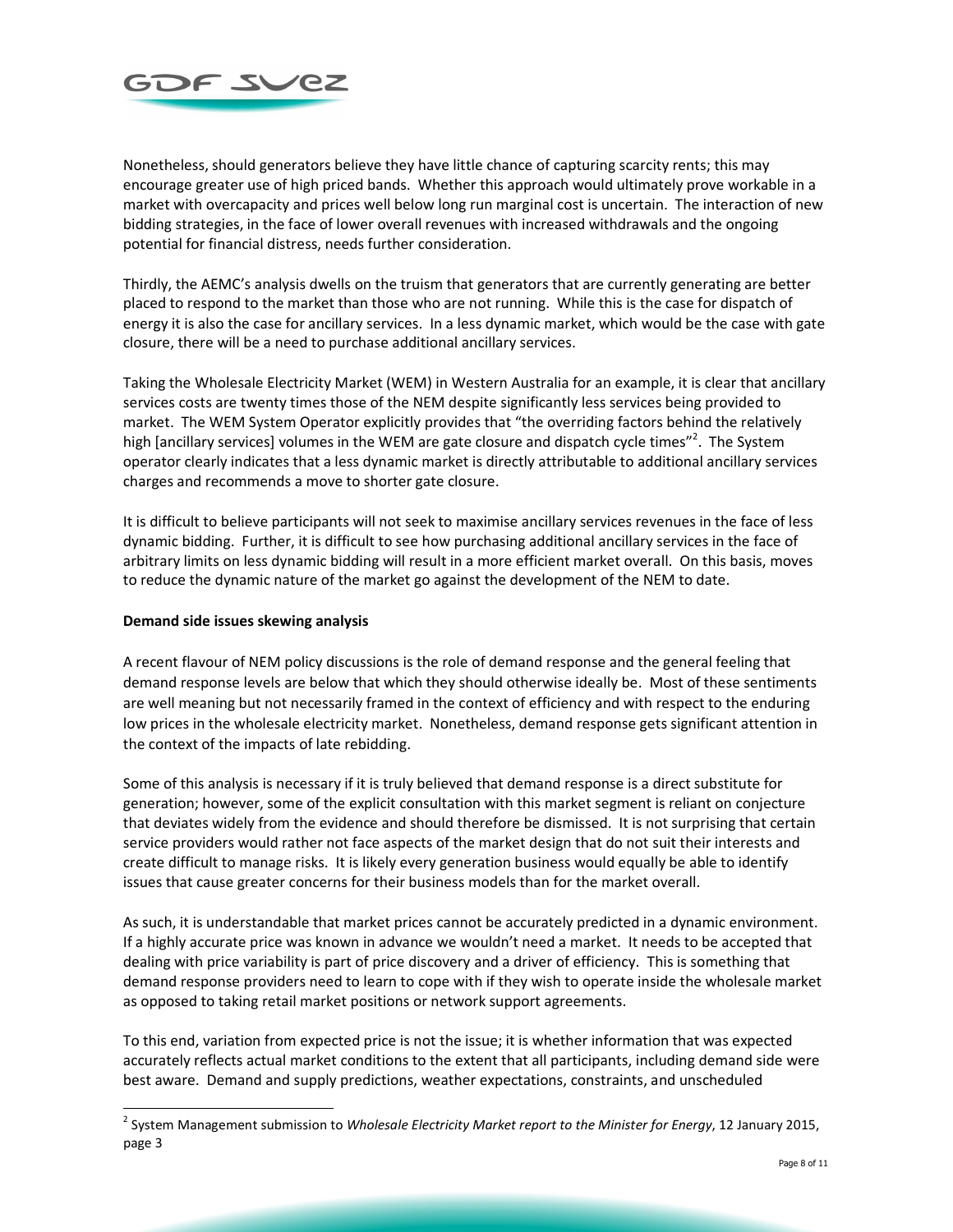

generation information should be accessible and updated routinely but this does not mean prices will ever be known with 100 per cent accuracy in a dynamic market, nor should they.

It has been previously noted by market participants that there is less transparency around late running decisions by unscheduled generators which have more significant impacts as these bids are not captured in pre-dispatch. This can result in significant deviations from pre-dispatch which undermine generator and demand response decisions.

Likewise, late changes in demand can result in price outcomes and fuel usage that may not have occurred if demand had stayed constant for a set period of time. By the logic presented is it appropriate to suggest that allocative efficiency will be maximised if demand and supply were fixed at some point in advance of future consumption? Clearly, this is a preposterous idea and moves further away from generation meeting demand based on consumers' instantaneous needs; in other words, a dynamic market.

### **Five minute dispatch, thirty minute settlement**

GDFSAE believes much of the concern made about late rebidding relates to the unfortunate impact on past dispatch intervals given the thirty minute settlement arrangements. GDFSAE suggests that in an ideal world where dispatch and settlement were aligned little would be made of late rebidding as there would be no differentiation between bidding in advance of any specific interval.

While GDFSAE maintains theoretical support for alignment of dispatch and settlement it is understood that the costs of such a change would be significantly in excess of the benefits that may accrue. Likewise, GDFSAE is unsure that contractual positions or prices would be responsiveness to a move to five minute settlement given contract duration is already based on longer timeframes and managed on a continuous basis.

### **Position on options presented**

GDFSAE remains of the view that the catalyst for the proposed rule was questionable and a failure to succeed during the 'Stanwell case' shouldn't be considered sufficient to advance a weak case for reform.

Rewarding flexibility, even via late rebidding, encourages investment in plant that can quickly respond to market developments. Introducing gate closures and more artificial restrictions on rebidding will work against investment incentives for fast start plant and will likely under reward running generation, whether base load or otherwise.

Only in a world in which all technology has the same level of responsiveness and there were no issues arising from the difference between dispatch and settlement would the issues outlined be resolved. This is critical as technological differences are the result of investment choices whereas five minute dispatch, thirty minute settlement is a market design and systems outcome. Yet both issues seem to conflate equity concerns around market access with market efficiency in the face of late rebidding.

While the AEMC's analysis is interesting, the AEMC is misguided if it believes it can pick where any trade-off lies by precisely structuring gate closure. For this reason alone, GDFSAE is strongly opposed to a gate closure that limits the ability of participants to rebid or attempts to differentiate between good and bad rebidding. Such an arrangement will have a chilling effect on spot market traders and will drive under recovery of scarcity rents.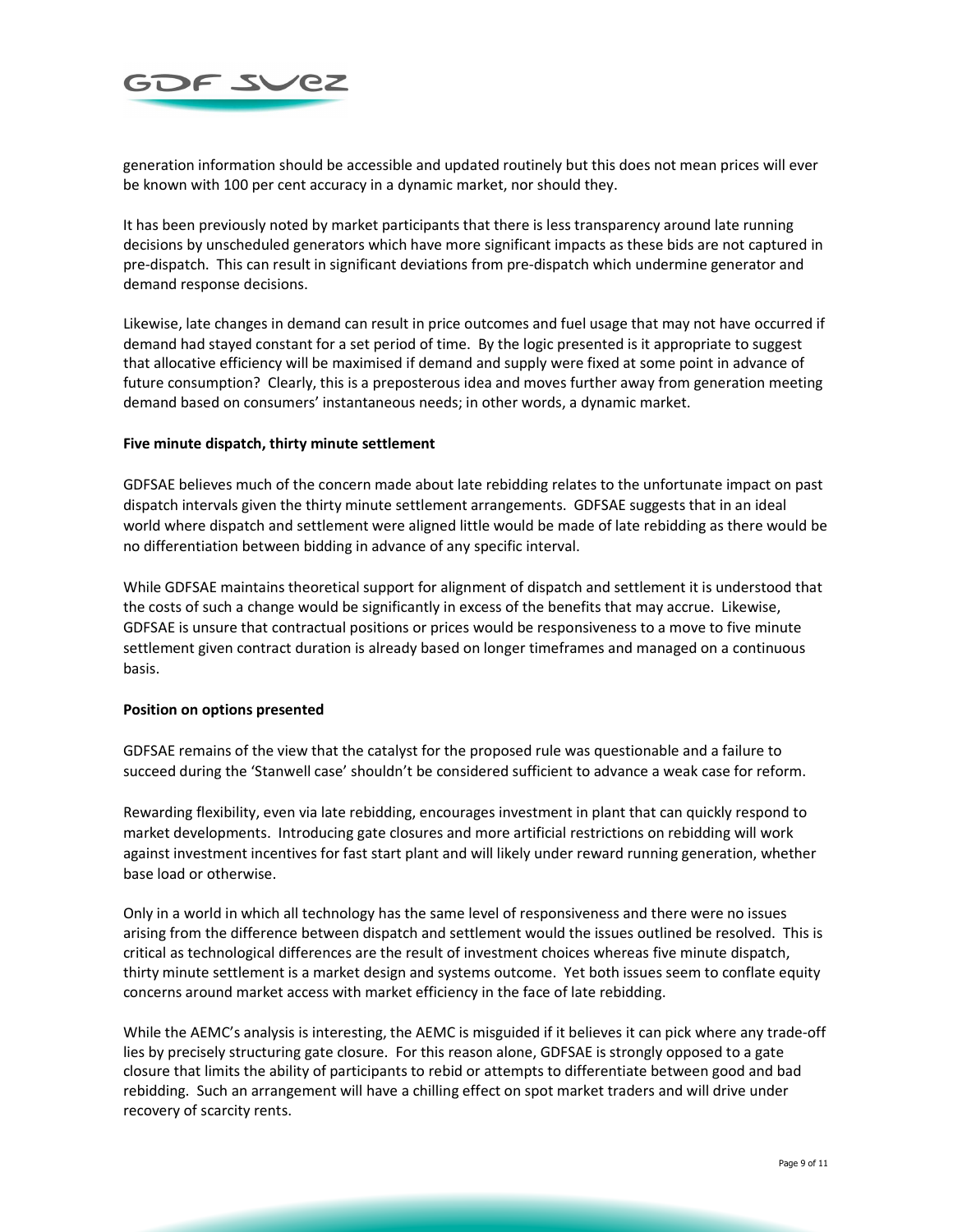

GDFSAE notes the range of international examples given; however, these are not indicative of more efficient outcomes but merely observations of different markets. It is understood that some markets gate closures reflect software limitations at market start rather than any deliberative decision to utilise a gate closure to maximise efficiency, whereas others are more reflective of the regulatory environment than best practice. Drawing on the regulatory experiences on GDFSAE's international business line suggests that AEMC should be cautious in highlighting international practices.

As it relates to the range of changes to the good faith provisions within the National Electricity Rules, GDFSAE supports the view that given the questionable application of the existing provisions that removing the requirements from the good faith provisions for there to be a change in material conditions and circumstances would be appropriate.

The critical feature of bids and rebids is that a generator can genuinely act upon those bids if they are dispatched. The justification of reasons for rebids is a diversion from the more important issue of ability to follow dispatch instructions and honour bids and rebids. A general good faith obligation will still result in action where evidence shows generators cannot honour their bids or rebids; however, it removes the subjectivity and confusion which currently exists and is not justified on efficiency grounds.

A behavioural statement would be much the same as a general good faith obligation but would involve many months of legal debate between market participants and governments and would likely be co-opted to achieve a number of objectives that do not strictly adhere to the National Electricity Objective. GDFSAE does not believe the AEMC should progress this concept any further.

With a revised good faith provision the issue of the AER being capable of assessing the ability of a generator to honour its bids and rebids would then be central to the enforcement of the provision. There is little to suggest that the AER does not have sufficient powers to do so; however, this matter may require further discussion.

An additional step, which is not likely to deliver additional efficiency, but may help the AER, is to better target information requirements placed on generators. GDFSAE suggests the information accompanying rebids be refocused on technical capability and not market conditions (i.e. an attestation regarding technical capability by the trader). This would reduce the need for the AER to collect information it never uses and for generators to undertake administration of little value.

Notwithstanding the above, GDFSAE notes that it may be appropriate to question whether some of the issues arising in this discussion reflect the attempt, which is now institutionalised within governance structures, to continually and on every issue treat the electricity sector as manifestly different to wider industry. In that sense, if the prevailing mindset was to only advance special treatment by exception then it could be suggested the general market misconduct provisions relied upon throughout industry could be applied and would be sufficient.

### **Conclusion**

The options paper provides a detailed examination of the issue and reflects the AEMC's decision to respond to the proposed rule by broadening the examination of rebidding to well beyond the scope of matters raised by the proponent.

This is unsurprising given the interest in rebidding remains disproportionate to the impact it has on the market, in practice or theory, and that concerns with rebidding are largely driven by a misunderstanding of the importance of rebidding in the market or the role of scarcity pricing.